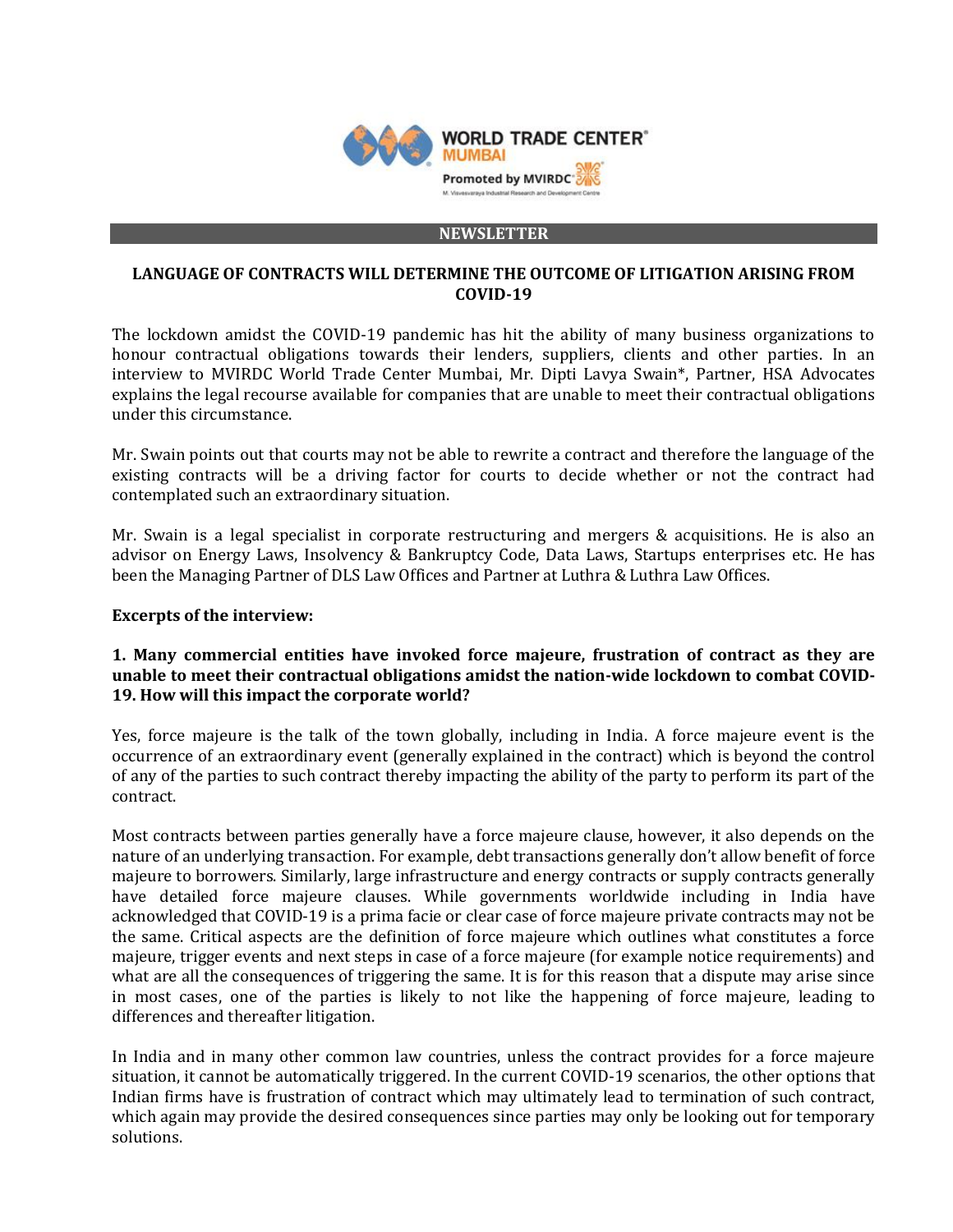In case an Indian company has executed a contract without a force majeure clause with a foreign party and such a contract is governed by Indian laws, the affected party may invoke 'frustration of contract' under Section 56 of the Indian Contract Act, 1872 after careful analysis and seeking advice from lawyers on the impact of the same. The nuances and complexities will increase in case such contract is not governed by Indian laws and legal advice must be sought on how to handle such situation. Parties must therefore make careful analysis and seek legal advice before taking any steps to invoke force majeure.

# **2. Are courts likely to acknowledge COVID-19 as a force majeure event?**

Yes, courts in India and elsewhere are most likely to acknowledge COVID-19 as a force majeure event. In fact, most courts have also suspended regular court hearing days and resorted to e-filings and hearing of only urgent matters.

However, it is important to note that courts may not be able to rewrite a contract and therefore, as I mentioned, the language of the existing contracts will be a driving factor for courts to decide whether or not the contract had contemplated such situation and the consequences that are being desired by the concerned parties.

# **3. The government has introduced many amendments and provided relaxations in the provisions of IBC law to prevent firms facing liquidity crisis from going into insolvency process. Would you like to suggest further policy measures to provide relief to distressed firms in this circumstance?**

Yes, Government of India has announced various measures to handle the current crisis brought about by COVID-19, including under the Insolvency & Bankruptcy Code, 2016.

The Ministry of Corporate Affairs vide a notification dated March 24, 2020, has increased the threshold for initiating the insolvency resolution process from Rs 1,00,000 (USD 1,300) to Rs 1,00,00,000 (\$130,000) under Section 4 of the IBC.

The Government is also considering suspension of certain important provisions of the IBC like Sections 7, and 10, for a period of six months, which will disable the financial creditors, operational creditors and promoters from initiating insolvency proceedings against companies (corporate debtors).

There could be other measures also, such as exemption from IBC, with or without the applicability of time, being provided to certain types of companies such as startups, or companies in certain sectors such as renewable energy. Lenders in most situations are going to be hit in case of such exemptions and since the PSU lenders in India have some of the largest exposure to these areas, the government will have to eventually capitalise such lenders. Since these will carry large repercussions, existing data must be analysed for consequences prior to bringing about such policy measures.

# **4. Do you feel the COVID-19 will force many small and large companies to file for bankruptcies? Which are the sectors that may be the worst affected by the crisis and how?**

Yes, many small as well as large companies are under financial distress due to disruptions in their supply-chains, revenues and business because of COVID-19. Many of these firm may come under corporate insolvency resolution process (CIRP).

Unfortunately, most sectors are affected by COVID-19 and it is only the test of resilience, market spends and innovative business models that a business will have to pass in order to sail through the crisis period. Sectors in the non-essential goods and services space are the worst hit since lockdowns have dampened their business plans and efforts. As a result, despite government's efforts and advisories,